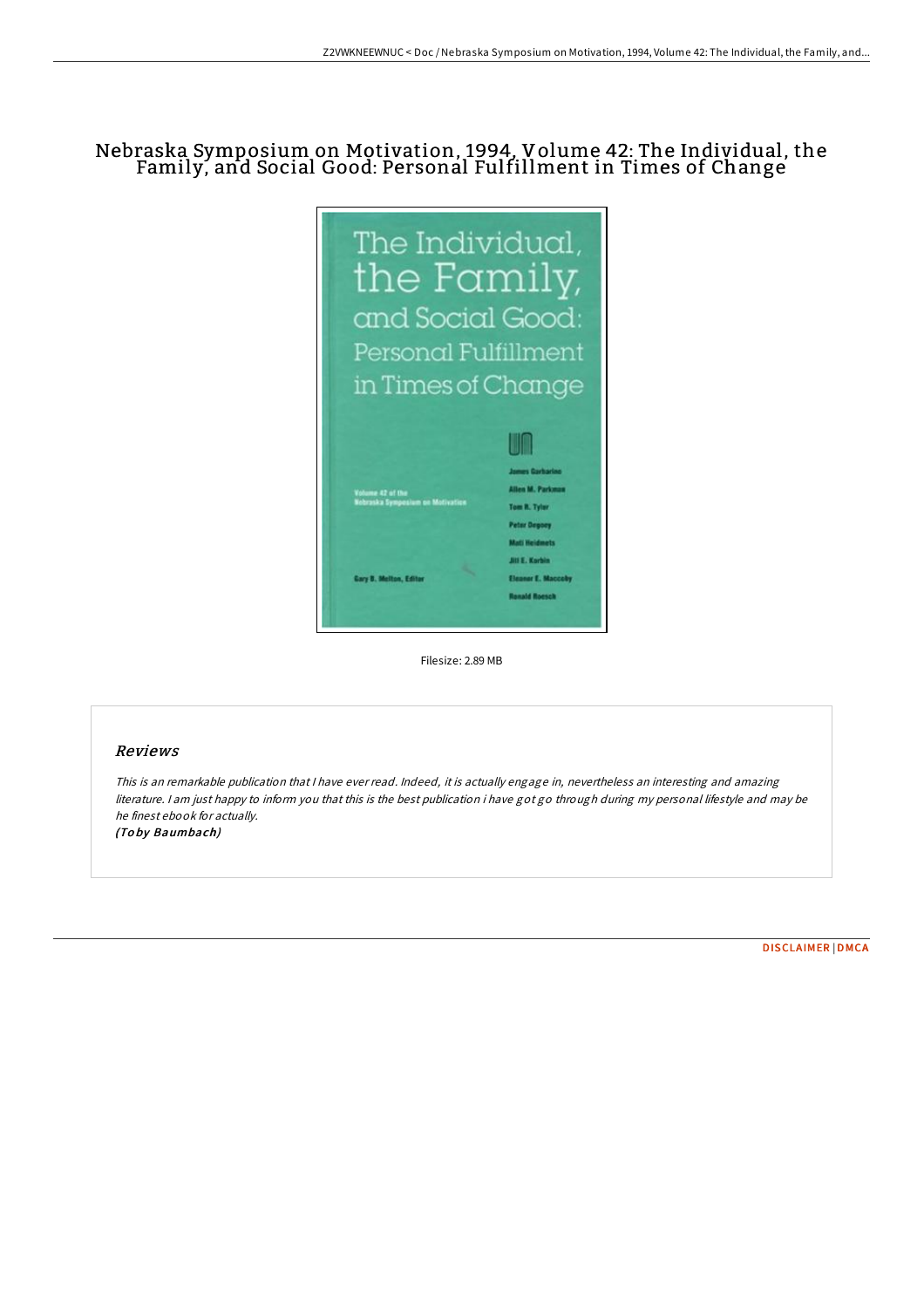## NEBRASKA SYMPOSIUM ON MOTIVATION, 1994, VOLUME 42: THE INDIVIDUAL, THE FAMILY, AND SOCIAL GOOD: PERSONAL FULFILLMENT IN TIMES OF CHANGE



To get Nebraska Symposium on Motivation, 1994, Volume 42: The Individual, the Family, and Social Good: Personal Fulfillment in Times of Change eBook, remember to click the web link listed below and download the file or get access to other information which are highly relevant to NEBRASKA SYMPOSIUM ON MOTIVATION, 1994, VOLUME 42: THE INDIVIDUAL, THE FAMILY, AND SOCIAL GOOD: PERSONAL FULFILLMENT IN TIMES OF CHANGE book.

University of Nebraska Press 1995-07-01, 1995. Hardcover. Condition: New. 0803231857.